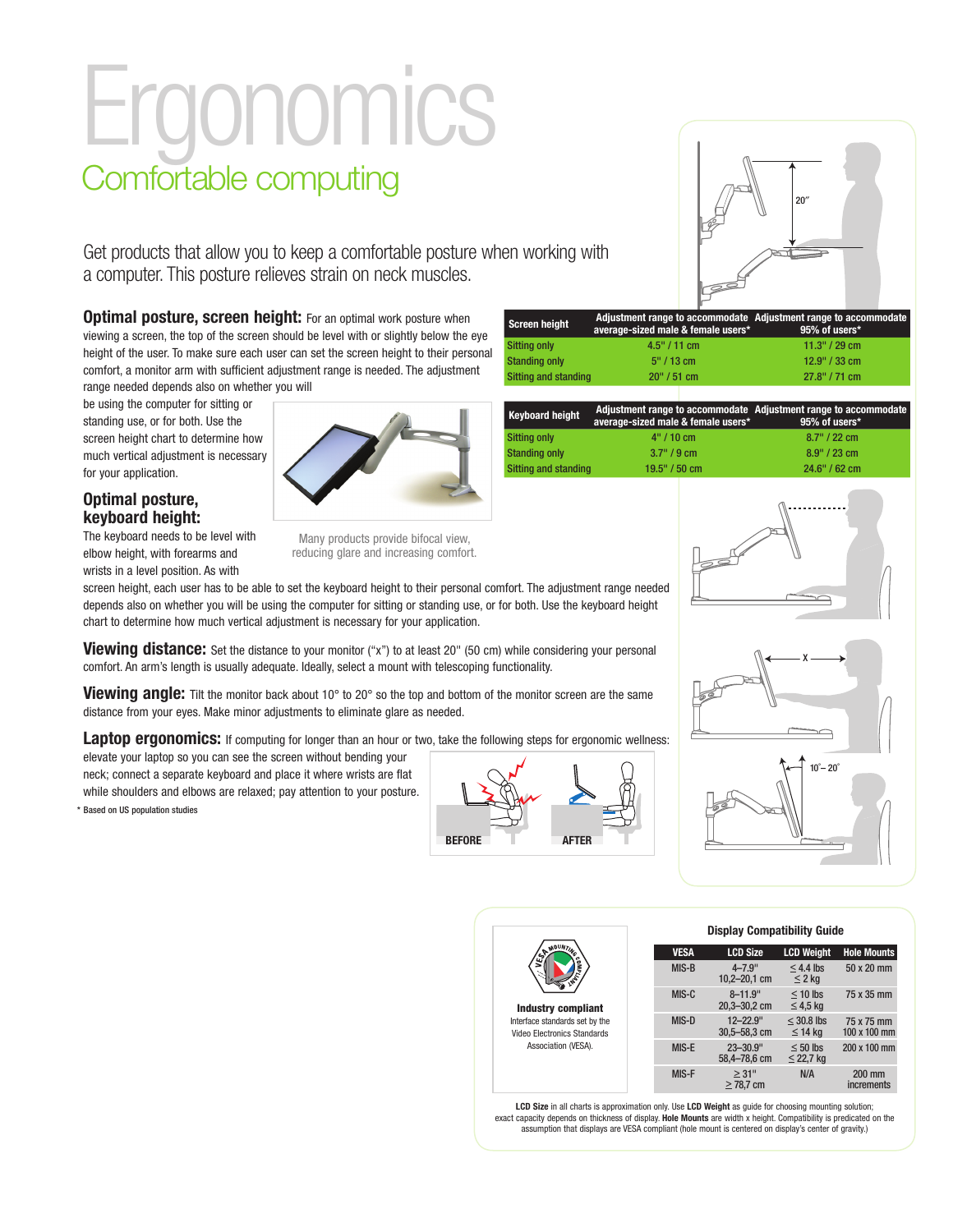# Ergonomics Data & Mounting Heights

### Ergonomic Ground Rules – English Units

To obtain optimum performance from a workstation, consider the following topics during installation of your Flat Panel Mounting Solutions:

- The adjustment range of the Mounting Solutions product.
- The use-mode of the Mounting Solutions product...
	- > Monitoring/viewing only?
	- > Data entry? > User will be sitting?
	- > User will be standing?
	- > User will be sitting *and* standing at different times?
- Vertical mounting height of the Mounting Solutions product in respect to user(s)…
	- > Female or male only?
	- > Female and male both?
	- > Average height of users?

Using the Eye-Height / Elbow-Height Tables:

Use these tables to help determine mounting heights of Mounting Solutions products. 

Follow these Ergonomic Ground Rules during installation of Mounting Solutions products:

- Screen Height: Top of screen should be level with, or slightly below, Eye Height of user.
- Keyboard Height: Center-line of keyboard should be level with Elbow Height of the operator with forearms and wrists in a level position.
- Screen/Keyboard Height Variance: The distance from top of monitor screen to center-line of keyboard reflects Eye-to-Elbow Measurement of the average female to male users.

Remember that the actual attachment-point height of Mounting Solutions products varies because:

- Dimensions of monitors vary.
- Configurations of Mounting Solution products vary.

## Eye-Height / Elbow-Height Tables 2

For average range of users – anthropometric<sup>†</sup> data expressed in inches

2

 $\mathbf{v}$ 

3

| 1            | Eye Height<br>4         | Elbow Height<br>4       | Eye-to-Elbow<br>Measurement |  |
|--------------|-------------------------|-------------------------|-----------------------------|--|
|              | Sit<br>Stand<br>Var.    | Sit<br>Stand<br>Var.    | Sit<br>Stand                |  |
| Av. Female   | 15.4<br>44.0<br>59.4    | 23.0<br>15.8<br>38.8    | 20.6<br>21.0                |  |
| Av. Person   | $-15.6$<br>61.7<br>46.1 | 40.4<br>24.9<br>15.5    | 21.2<br>21.3                |  |
| Av. Male     | 15.9<br>48.5<br>64.4    | 27.0<br>42.5<br>15.5    | 21.5<br>21.9                |  |
| Variance F/M | 5.0<br>4.5              | $\overline{3.7}$<br>4.0 |                             |  |
|              |                         |                         |                             |  |

### For 5% female to 95% male range of users

69 (1991) 1992 (1992) 1994

|              | Stand | Sit  | Var. | Stand | Sit  | Var. | Stand | Sit  |
|--------------|-------|------|------|-------|------|------|-------|------|
| 5% Female*   | 55.7  | 40.8 | 14.9 | 36.5  | 20.8 | 15.7 | 19.2  | 20.0 |
| 95% Male**   | 68.6  | 52.1 | 16.5 | 45.4  | 29.5 | 15.9 | 23.2  | 22.6 |
| Variance F/M | 12.9  | 1.3  |      | 8.9   | 8.7  |      |       |      |
|              |       |      |      |       |      |      |       |      |

5

**95% of Population Average Average Person 5% Female Female Average Male 95% Male**

**50% of Population**

**Average Male**

**95% Male**

**Average Average Person 5% Female**

**Female**

- † Anthropometry: The study of human body measurements. Data based on studies of US population.
- \* Denotes the female who is at the 5% mark of a scale ranging 0% to 100%.
- \*\* Denotes the male who is at the 95% mark of a scale ranging 0% to 100%.
- **B** Fixed-height applications: Mount at height for average person.

Height-adjustable applications...

- 2 Sitting *or* standing for average range of users: ≥ 5" vertical adjustment range required.
- **3** Sitting *or* standing for 95% range of users: ≥ 12.9" vertical adjustment range required.
- **4** Sitting & standing for average range of users: ≥ 19.5" vertical adjustment range required. Keyboard placement...
- **B** Keyboard to monitor relationship: The optimal distance is 21" in all applications. ī